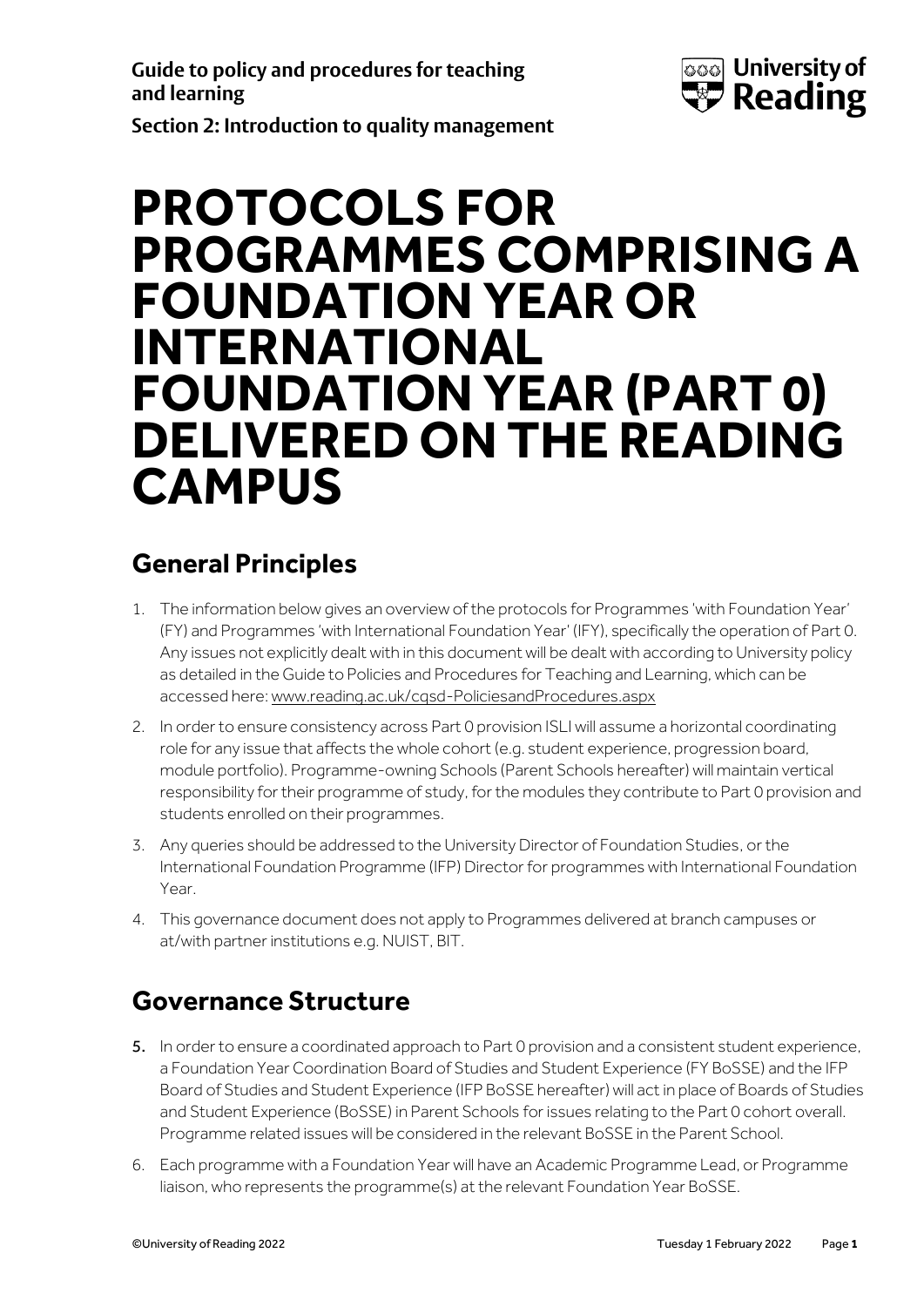- 7. The FY BoSSE will be chaired by the Director of Foundation Studies; the IFP BoSSE has a rotating chair.
- 8. Minutes of the BoSSEs will be received by undergraduate BoSSEs in the Parent Schools.
- 9. The FY and IFP BoSSEs report to the ISLI Management Board Teaching & Learning Sub-Committee.

#### **Adding Programmes to the 'with Foundation Year' or 'with International Foundation Year' portfolio**

- 10. New programme proposals will undergo scrutiny and approval in accordance with the Approval of a New Programme process as detailed in the Programme Lifecycle Policies: [www.reading.ac.uk/web/files/qualitysupport/Programme-Lifecycle-Policies.pdf](http://www.reading.ac.uk/web/files/qualitysupport/Programme-Lifecycle-Policies.pdf)
- 11. In advance of a proposal being made to the University Programmes Board (UPB), the Director of Foundation Studies or the IFP Programme Director, as appropriate, must be consulted. They will advise on whether the proposal fits with the delivery model and will provide help and guidance on the best way to proceed.
- 12. Form A is initiated by the Parent School and requires sign off by both the SDTL of the Parent School and ISLI as the coordinating school.
- 13. Once approved, the Director of Foundation Studies or the IFP Programme Director will continue to work with the School to ensure smooth delivery of Part 0 of the new Programme, by providing help and guidance where necessary.

### **Amendments to Programme Specifications affecting Part 0**

- 14. Amendments to a Programme with FY or IFY affecting Part 0 provision will follow the process in Section 5 of the University's Guide to Policies and Procedures for Teaching and Learning: [www.reading.ac.uk/cqsd-PoliciesandProcedures.aspx.](http://www.reading.ac.uk/cqsd-PoliciesandProcedures.aspx)
- 15. In advance of a proposal for change being made to UPB, including withdrawing a module, the Director of Foundation Studies or the IFP Programme Director must be consulted.
- 16. Where changes affect individual programmes, Form Bs are initiated by the Parent School and require sign off by both the SDTL of the Parent School and by ISLI as the coordinating school. The parent school is also responsible for discussing amendments with Admissions to ensure new contracts are issued to in-coming students.
- 17. Where the change affects the whole of foundation provision, responsibilities for initiating Form Bs and liaising with Admissions for contract changes rest with the Director of Foundation Studies or the IFP Programme Director.
- 18. It is the owning School's responsibility to ensure that any amendments to the Programme Specifications at Part 1 and beyond are also reflected in the Programme Specifications for the corresponding Programme with FY and/or with IFY. The School must discuss amendments with Admissions to ensure new contracts are issued to in-coming students.

### **Structure at Part 0**

19. A shared modular structure for the University's foundation year provision has been adopted. Students take modules based in and administrated by Schools across the Reading campus. A complete list of modules available can be found at: <http://www.reading.ac.uk/modules/ordered.aspx?sacyr=2122&level=0&orderedby=1>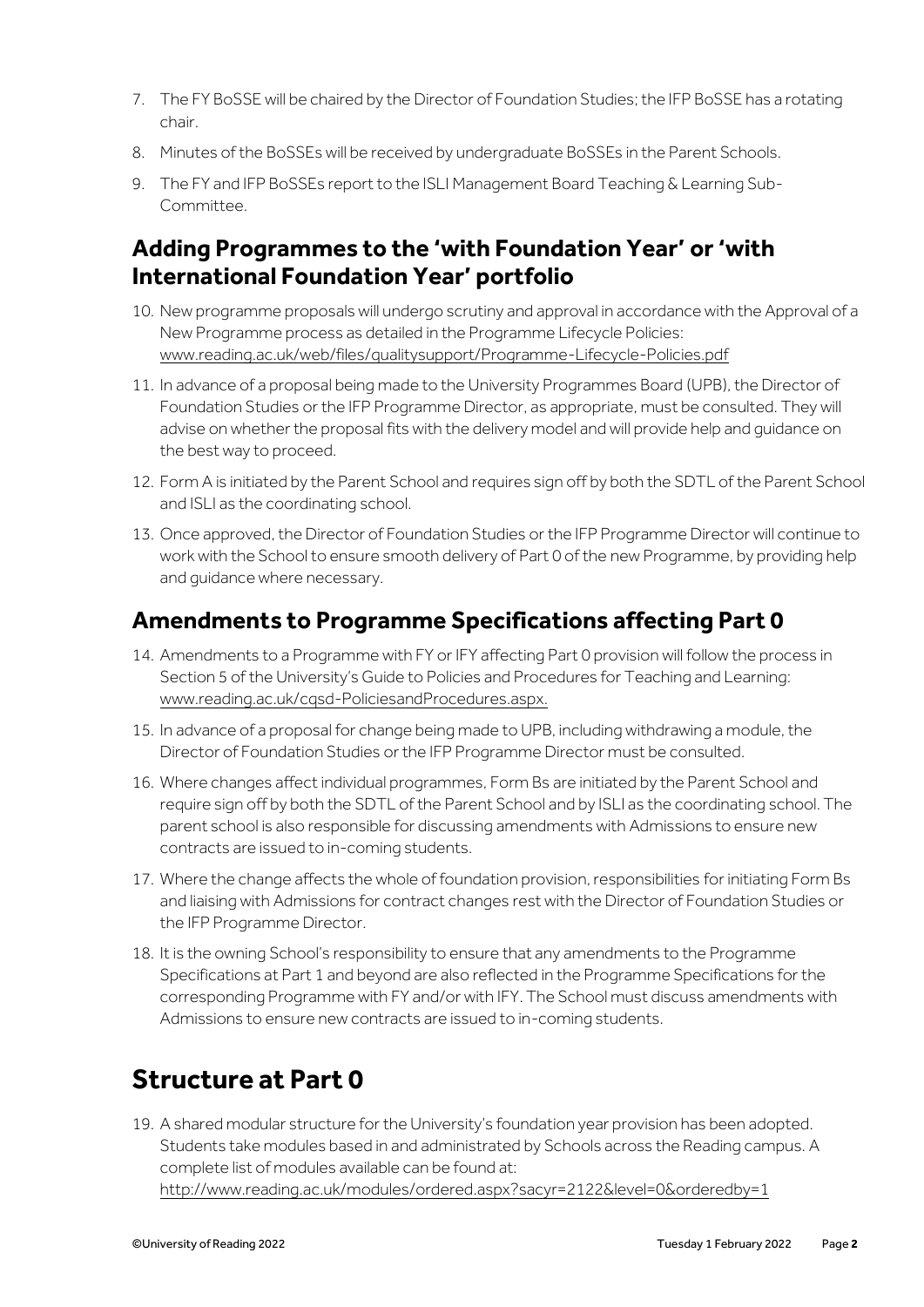- 20. The common structure was adopted to:
	- a. minimise the overlap of content between modules offered by Schools;
	- b. allow students to explore subjects from different disciplines or clusters, whilst preparing students for success in their studies at the University;
	- c. give students the flexibility to change programmes, should they wish.

#### **Programmes with Foundation Year**

21. The structure has been approved by UPB and it is made up of:

- one 20-credit module common to all foundation students focusing on generic academic skills (convened by ISLI and complemented by School delivered tutorials);
- one 20-credit module that focuses on discipline specific skills (provided by the Parent School);
- two 40-credit modules to support progression onto the chosen programme, as determined by the programme specification.
- 22. The Director of Foundation Studies or the IFP Programme Director will advise Programme Managers in Support Centres of any approved changes, such that module diets can be amended, and other module-related tasks can be performed as required.
- 23. Provision of activities in Week 6 is at the discretion of Parent Schools, in consultation with each other. Clashes in activities for students taking modules provided by different Schools should be avoided wherever possible.

#### **Programmes with International Foundation Year**

- 24. Part 0 of programmes with International Foundation Year comprises 140 credits as follows:
	- one 20-credit academic skills module;
	- three 40-credit modules of which two are discipline-related. The third 40-credit module can be either a discipline-specific module or, for those students who do not meet English Language requirement for undergraduate study at entry, an English language module.
- 25. The IFP Programme Director will advise Programme Managers in Support Centres of any approved changes, such that module diets can be amended, and other module-related tasks can be performed as required.
- 26. Week 6 on the programmes with International Foundation Year is, normally, a teaching week.

#### **Amendments to Part 0 modules servicing Programmes with FY or IFY**

- 27. Modules servicing the Programmes with FY and/or IFY are owned by the School that is providing the module.
- 28. As Part 0 modules may service more than one Programme with FY or IFY, as well as other Foundation provision, the Director of Foundation studies and the IFP Programme Director must be included in consultations before any changes are implemented.
- 29. Amendments to modules will then be approved following the standard University processes within the owning School.

### **Monitoring and review**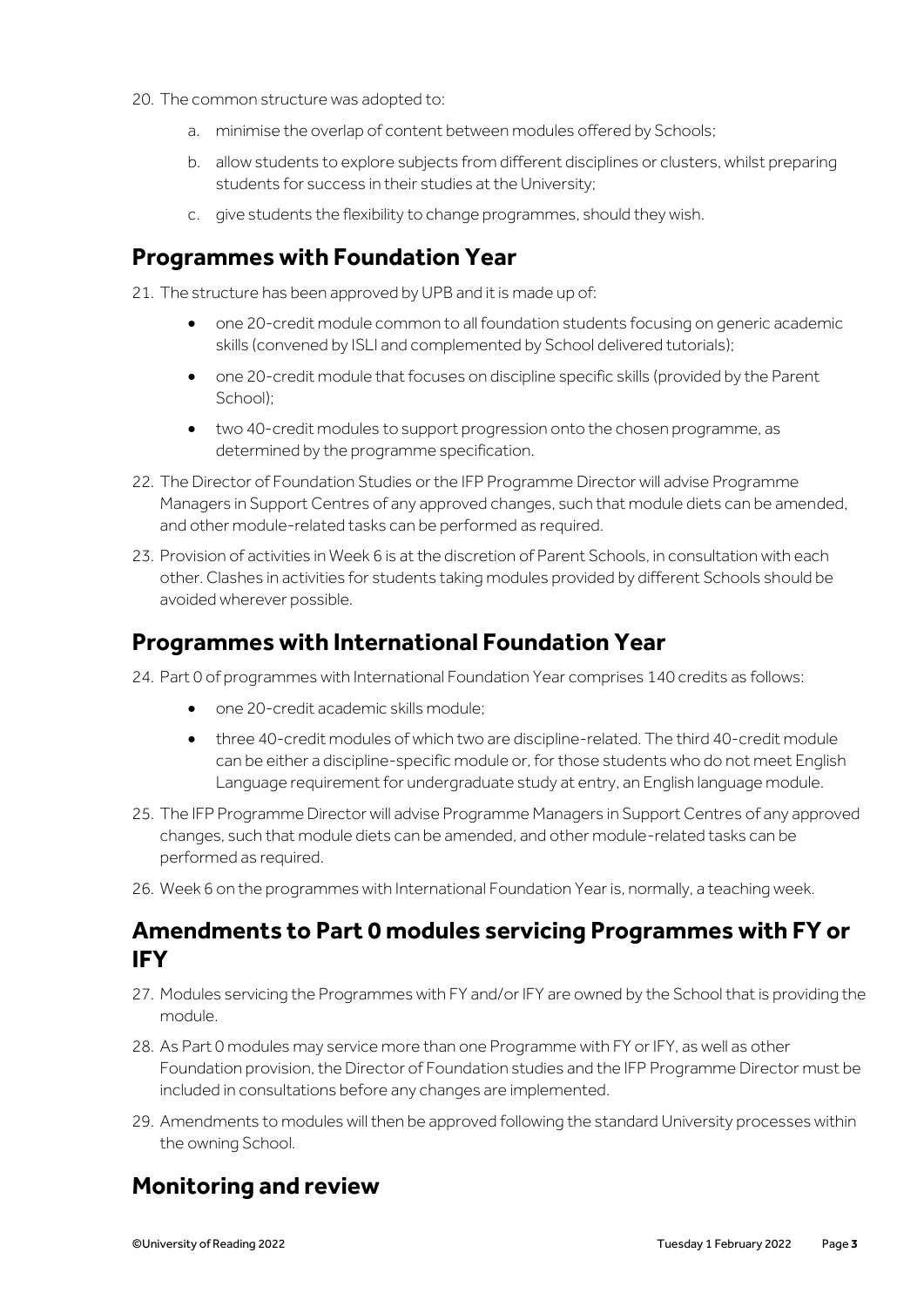- 30. The Foundation Programmes are all subject to internal review through the Periodic Review process under the Parent School, as applicable.
- 31. Responsibility for any external accreditation lies with the Parent School.
- 32. The Foundation Year provision within Programmes with FY and IFY will also be subject to Periodic Review within ISLI. This is to ensure that there is an overall review of the Foundation Year.
- 33. A discussion of Part 0 in Programmes with FY and/or IFY should be included in Schools' Programme Reflections during termly BoSSE meetings and feed into the School Teaching Enhancement Action Plan (STEAP). If required, the University Director of Foundation Studies or the IFP Programme Director will contribute.
- 34. The STEAP, Teaching Excellence Framework (TEF)-related elements and elements specific to a School/Programme will sit within the Parent School. More generic elements will undergo the STEAP process within ISLI.

### **Recruitment and Admissions**

- 35. Representation of Programmes with FY and IFY at Open Days is the responsibility of the parent School. Where possible, the Director of Foundation Studies and/or the IFP Programme Director (or a representative) will also be available on Open Days to answer questions and provide appropriate support.
- 36. Throughout the year, Parent Schools may decide to host Offer Holder Visit Days, or similar events, provision of which is at the discretion of the School and is encouraged.
- 37. Any marketing material generated for Programmes with FY or IFY can be developed within the School but must be approved by the Director of Foundation Studies or IFP Programme Director before it can be deployed. This is to avoid conflicting messages and incorrect information being disseminated.
- 38. Welcome Week activities are aligned to the School's needs. International students and students enrolled in Programmes with IFYwill be invited to attend the IFP Welcome Week activities. There should also be School-organised activities for Part 0 students in Welcome Week. Students should meet their Academic Tutor in this week.
- 39. The target number of students for programmes with FY will be pre-agreed with discussions between the Parent School, the Director of Foundation Studies and the Recruitment and Admissions Steering Group (RASG). Throughout the year, the Director of Foundation Studies will keep Schools informed of applications to their programmes. During Clearing and Confirmation, the Director of Foundation Studies will monitor admissions onto Part 0 of Programmes with FY and will work with the Admissions Office and the Schools to ensure that, if possible, student recruitment targets are met. The programmes with IFY have an overall target.
- 40. All amendments to entry requirements must be in accordance with the Programme Amendments process detailed in the Programme Lifecyle Policies, which can be found at: [www.reading.ac.uk/web/files/qualitysupport/Programme-Lifecycle-Policies.pdf](http://www.reading.ac.uk/web/files/qualitysupport/Programme-Lifecycle-Policies.pdf)
- 41. Consultation and approval for changes to admissions follow the same process as any other amendment to Programmes with FY or IFY that affect the Part 0.

### **Administrative arrangements**

42. Administration will be undertaken both in Student Support Centres and within ISLI's administrative support.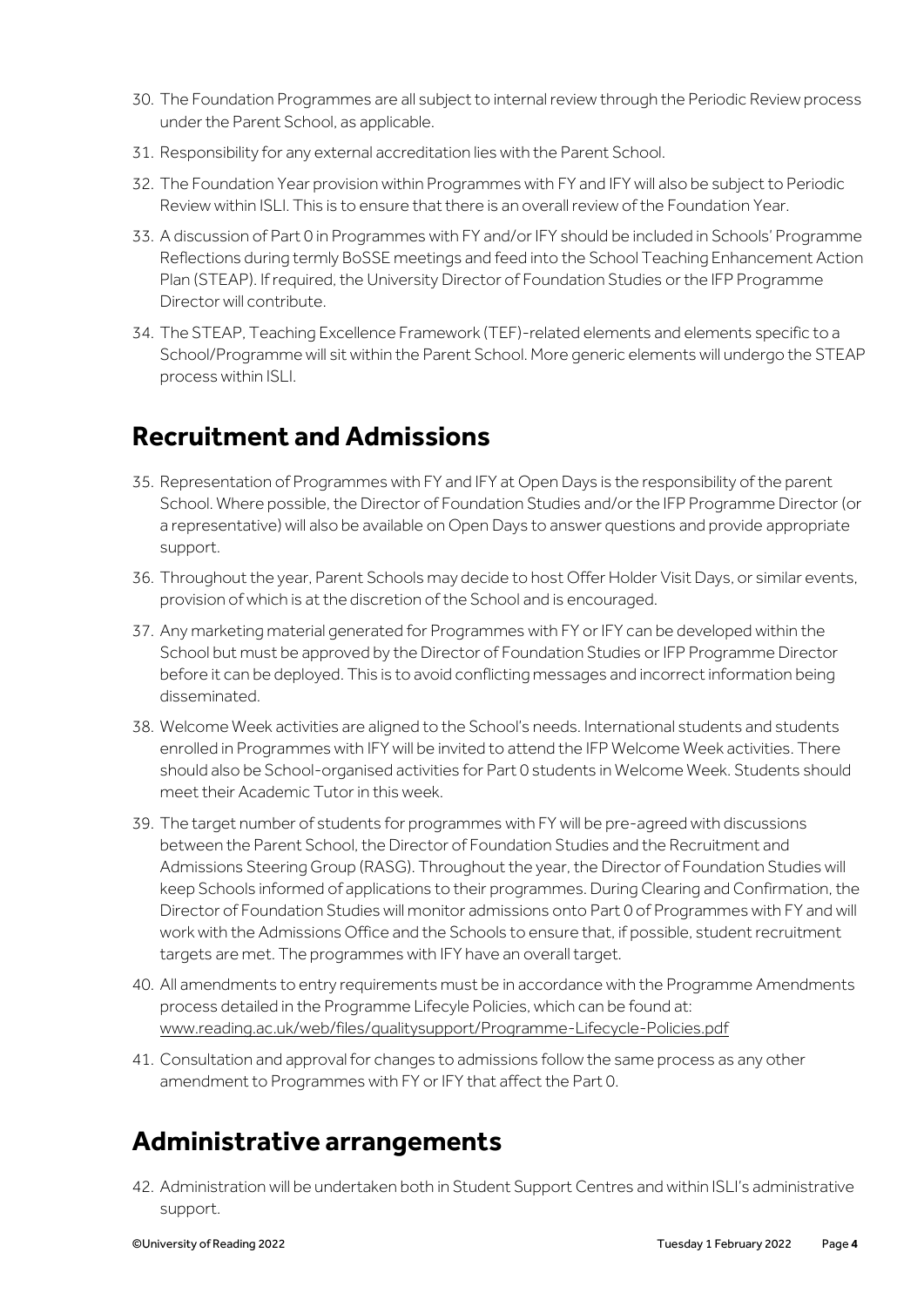- 43. Student Support Centres will be responsible for:
	- a. student-facing administrative support,
	- b. module-related administrative support,
	- c. support relating to module diets, student enrolment, module selection.
- 44. ISLI administrative support, will be responsible for cohort administration, including:
	- a. supporting the Director of Foundation Year and the IFP Programme Director, including servicing the BoSSEs and the Examiners' Meetings,
	- b. maintaining an overview/central repository of student and module data,
	- c. using this central overview to advise Schools on student engagement cases as necessary,
	- d. collating information for the Exam Boards and BoSSEs,
	- e. acting as programme administrator for the Foundation in Academic Skills module.

### **Student matters**

#### **Academic Tutoring and Wellbeing**

- 45. Students on programmes with FY are assigned Academic Tutors within the Parent School. Students on programmes with IFYwill be assigned Academic Tutors within ISLI/IFP, who can signpost students to the appropriate well-being services.
- 46. Students will meet their Academic Tutor in accordance with the Academic Tutor System policy, which can be found at: [www.reading.ac.uk/web/files/qualitysupport/ATSpolicy\\_incappendices.pdf](http://www.reading.ac.uk/web/files/qualitysupport/ATSpolicy_incappendices.pdf).
- 47. Students will meet with their Academic Tutors with at least the same frequency as Part 1 students; it is understood that more frequent contact may be necessary in Part 0.
- 48. The School Director of Academic Tutoring (SDAT), or Departmental Director of Academic Tutoring (DDAT), where applicable, will advise these students as necessary.
- 49. Discussion with academic or Support Centre staff of any Extenuating Circumstances will be within the School in which the student is enrolled.
- 50. Foundation students are able to access the central services available to any other University of Reading student.

#### **Attendance and engagement**

- 51. Attendance and other non-engagement measures are monitored at a modular level, according to the existing parameters of the programme; both attendance and submission of work will be taken into account as measures to identify lack of engagement. Agreed parameters will be reviewed yearly. Students on programmes with IFYwill align with the requirement for the IFP.
- 52. In orderto facilitate early detection of lack of engagement by students taking modules across different Schools, a central record will be kept within ISLI.
	- a. For Programmes with FY: The ISLI Foundation Year Administrator and Administrators in the relevant Support Centres will agree a procedure to ensure that Academic Tutors are alerted of lack of engagement cases so that timely action can be taken. The central record will be accessible to Programme leads, SDTLs and SDATs as appropriate so that they can have an overview of student engagement on their programme. The Director of Foundation Studies will also have access to the data and will take an overview of any patterns and trends.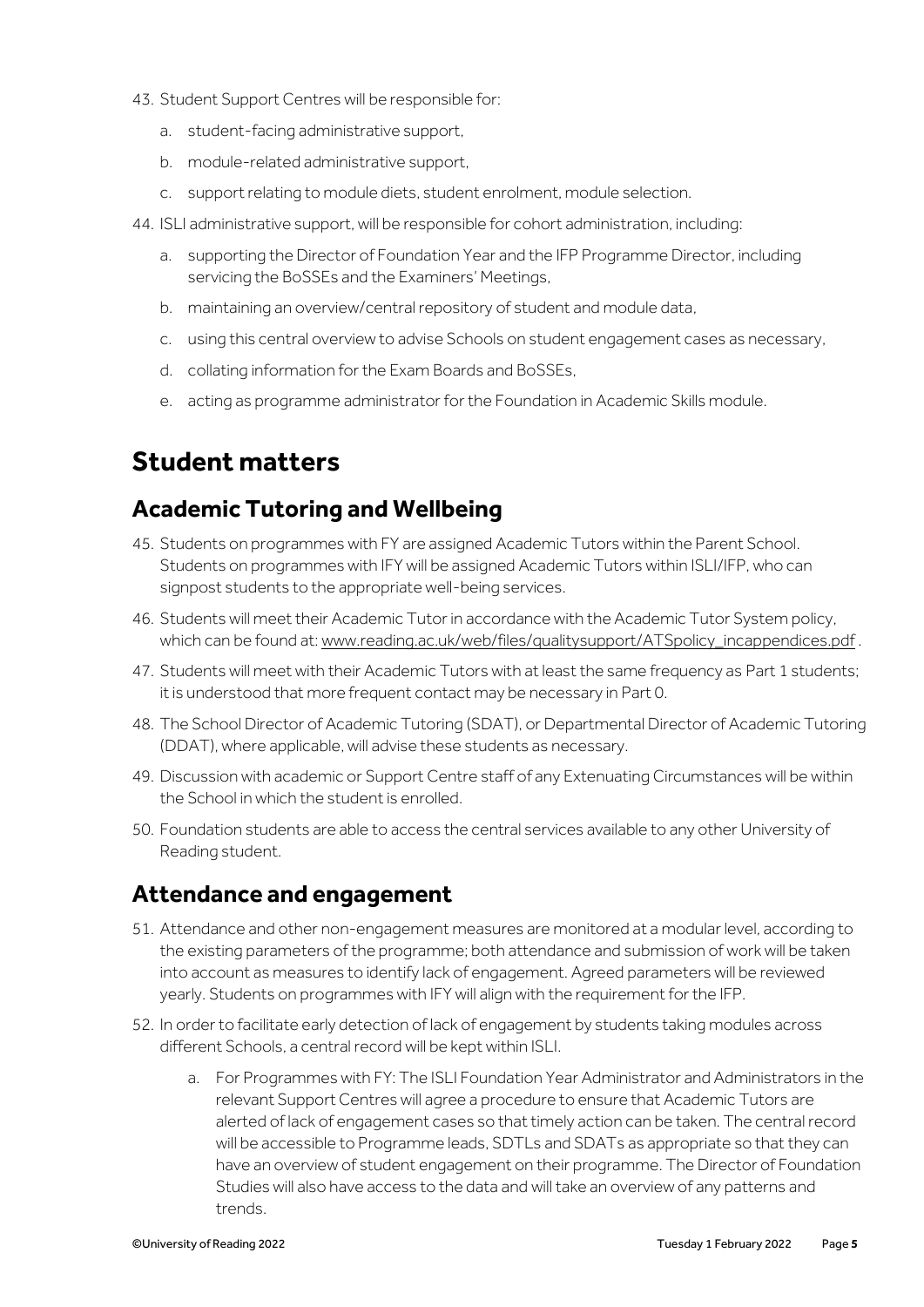- b. For Programmes with IFY: The IFP and IFY Administrator will keep a central record of attendance and engagement, which is accessible by the Academic Tutors and the Programme Director and the ISLI SDAT.
- 53. Academic non-engagement procedures are undertaken and arranged in accordance with the Policy on and procedures relating to student academic engagement and fitness to study, which can be found on

[www.reading.ac.uk/web/files/qualitysupport/academicengagement\\_fitnesstostudy.pdf](http://www.reading.ac.uk/web/files/qualitysupport/academicengagement_fitnesstostudy.pdf)

- a. for Programmes with FY by the School in which the student is enrolled
- b. for Programmes with IFY by the ISLI SDAT.

#### **Academic integrity and academic misconduct**

- 54. Any instance of poor academic practice or academic misconduct in a module is dealt with by the School (or Department, where applicable) in which the module is based. The student's Academic Tutor and the School Director of Teaching and Learning (SDTL) of the School in which the student is enrolled must be informed.
- 55. Where the School responsible for the module is not the School responsible for the student's programme, the SDTL responsible for the module should, at an early stage, consult with the SDTL responsible for the student's programme. Relevant documentation should be copied to the SDTL responsible for the student's programme.
- 56. Any academic misconduct that affects the student at a programme level is dealt with by the SDTL (or Department DTL, were appropriate) in the School where the student is registered. The student's Academic Tutor must be informed.
- 57. The University's procedures on academic misconduct apply as outlined in Section 9 of the Assessment Handbook: [www.reading.ac.uk/web/files/qualitysupport/9\\_Academic\\_integrity\\_and\\_academic\\_misconduct.p](http://www.reading.ac.uk/web/files/qualitysupport/9_Academic_integrity_and_academic_misconduct.pdf) [df.](http://www.reading.ac.uk/web/files/qualitysupport/9_Academic_integrity_and_academic_misconduct.pdf)

### **Student representation, evaluation and complaints**

- 58. Final and mid-term students' module evaluation of the teaching on the Foundation Programmes will be collected in accordance with University policy, which can be found at: [www.reading.ac.uk/web/files/cqsd/studentevaluationpolicy.pdf.](http://www.reading.ac.uk/web/files/cqsd/studentevaluationpolicy.pdf)
- 59. All module and programme feedback will be made available to the Director of Foundation Studies and/or the IFP Programme Director.
- 60. A Part 0 student representative from each Programme with FY or IFY will be invited to attend a Foundation Year Staff-Student Partnership Group (SSP Group) organised by ISLI and Chaired by the Director of Foundation Studies or the IFP Programme Director.
- 61. Part 0 student representatives will be invited to attend the SSP Group for their Programme within the Parent School. The Director of Foundation Studies and/or the IFP Programme Director must be informed of any Part 0 issues.
- 62. A summary of comments for the relevant modules will be presented to the relevant BoSSE, and a copy will be provided to the Parent Schools.

### **Assessment**

### **Design, marking and moderation**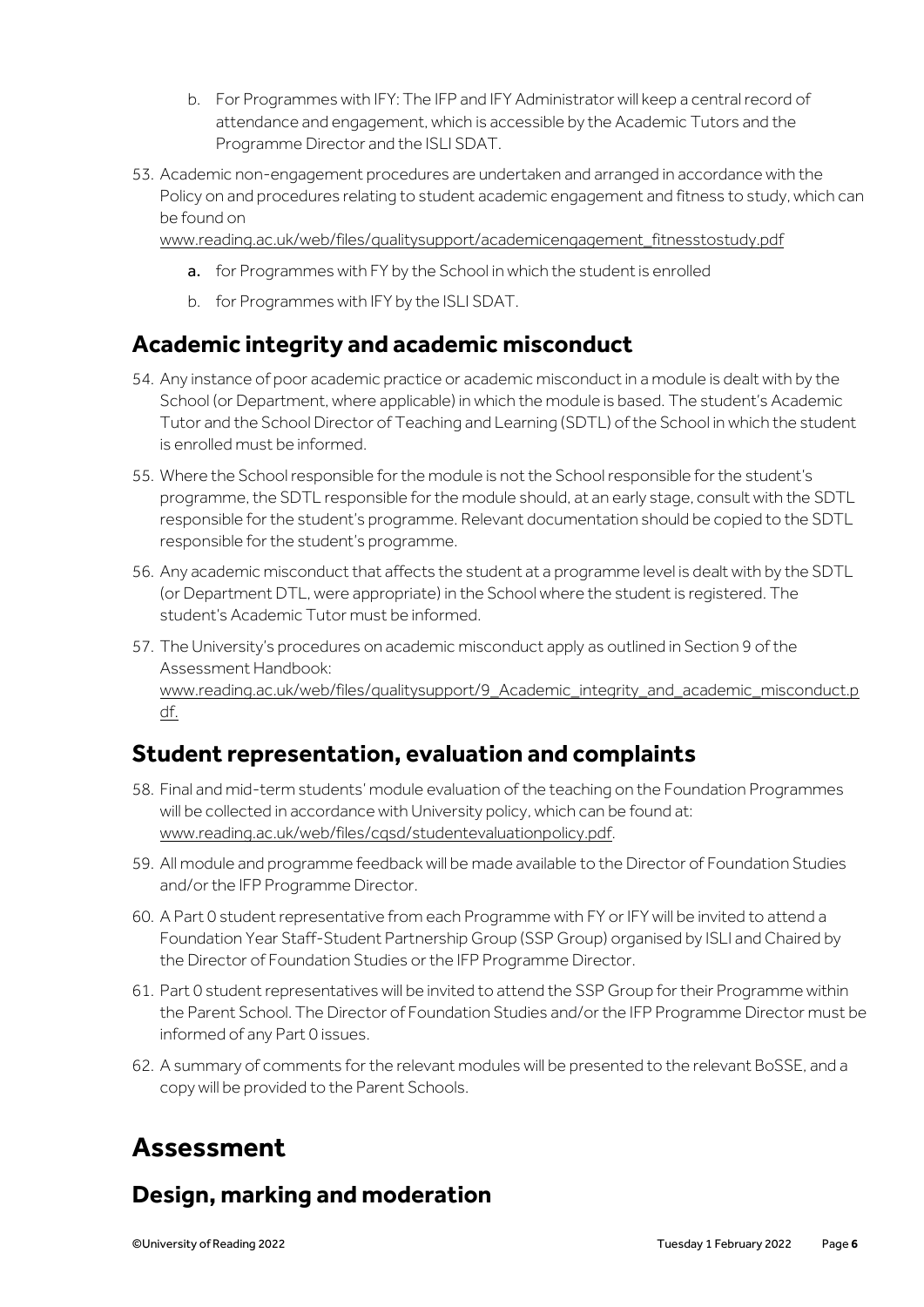- 63. Assessment for Part 0 is produced by the School in which the module that requires the examination is based.
- 64. All modules must have an associated External Examiner. Where modules both service the International Foundation Programme (IFP) and Programmes with FY or IFY, the same External Examiner for the module will be used. Where modules are not within the IFP suite of existing modules, the School will be invited to recommend an External Examiner with experience of Level 3 provision in the first instance. ISLI will assist Schools in the search for external examiners if required.
- 65. External Examiners must be consulted on draft examination papers and be given an opportunity to comment sufficiently in advance of the submission deadline for draft examination papers to allow amendments to be made. This process, including submission of papers to the Exam and Graduation Office will be the responsibility of the module owning School, supported by the appropriate Student Support Centre.
- 66. All assessment will be moderated in accordance with the moderation processes outlined in Section 13 of the Assessment Handbook: [www.reading.ac.uk/cqsd/QualityAssurance/PoliciesandProcedures/cqsd](http://www.reading.ac.uk/cqsd/QualityAssurance/PoliciesandProcedures/cqsd-assessmenthandbook.aspx)[assessmenthandbook.aspx\)](http://www.reading.ac.uk/cqsd/QualityAssurance/PoliciesandProcedures/cqsd-assessmenthandbook.aspx)
- 67. Moderation processes are the responsibility of the module owning School, supported by the appropriate Student Support Centre.

#### **Examiners' Meeting and Progression Boards**

- 68. To ensure consistency across all Programmes with FY and IFY, Part 0 of these Programmes will have one unified Foundation Programmes Examiners' Meeting, coordinated in ISLI. The Examiners' meeting will be preceded by a preliminary meeting, which focuses on an internal review of marks. Meetings are carried out in accordance with Section 26 of the Assessment Handbook: [www.reading.ac.uk/web/files/qualitysupport/26\\_Examiners'\\_Meetings.pdf](http://www.reading.ac.uk/web/files/qualitysupport/26_Examiners)
- 69. Part 0 of Programmes with FY and IFY will also have a separate unified University Progression Board to ensure consistency across all programmes.

### **Completion of Foundation Year and Progression to Part 1**

- 70. Progression rules may not be varied within the academic cycle.
- 71. All amendments to progression rules must follow the process outlined in the section on Amendments to Programme Specifications affecting Part 0 in this document and must fall within the pre-agreed options, with the exception of externally accredited programmes.
- 72. In order to progress from Part 0 to Part 1, a student shall normally be required to:
	- a) achieve a threshold performance at Part 0; and
	- b) fulfil any programme-specific requirements which are stipulated in the relevant programme specification and further programme information.

Further details, including the definition of threshold performance at Part 0, can be found in section 15 of the Assessment Handbook [\(http://www.reading.ac.uk/web/files/qualitysupport/15\\_Progression.pdf\)](http://www.reading.ac.uk/web/files/qualitysupport/15_Progression.pdf).

73. Any programme-specific progression requirements must conform to one of four options, as detailed in th[e Guidelines on the structure of undergraduate and taught postgraduate](http://www.reading.ac.uk/web/files/qualitysupport/programmedesign.pdf)  [programmes.](http://www.reading.ac.uk/web/files/qualitysupport/programmedesign.pdf) The only exception are accredited programmes, where alignment with the accrediting body requirement may be necessary.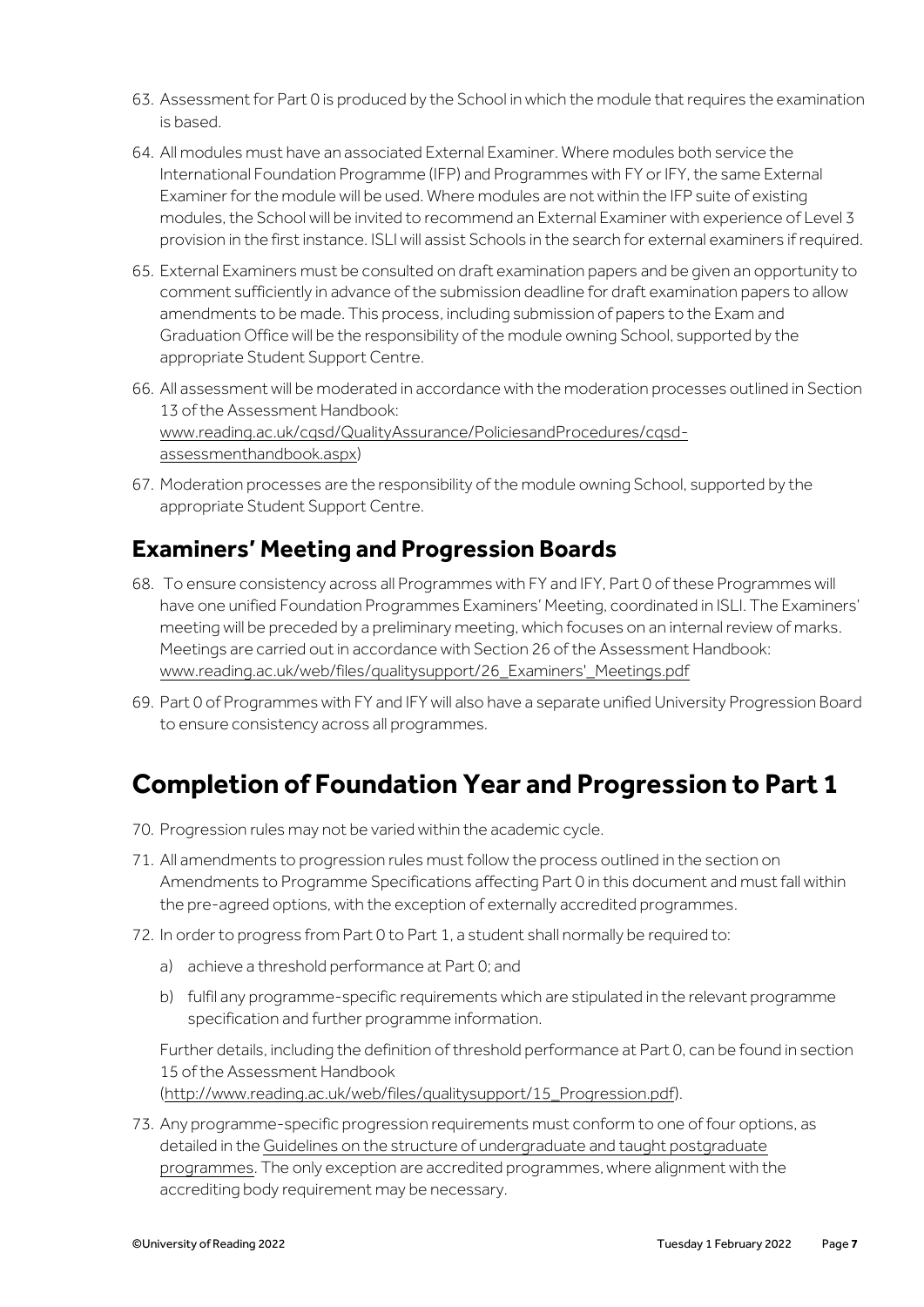- 74. Students who meet at least the threshold performance at the end of Part 0, but leave before completing the subsequent part, will be entitled, upon request, to a transcript of their results produced by the Examinations and Graduation Office and a Certificate of Completion produced by ISLI.
- 75. If a student has successfully passed the FY or IFY but wishes to transfer to Part 1 of another programme that does not have a 'with FY' or 'with IFY' variant, they must apply for re-entry and will be considered on a case-by-case basis by the relevant Admissions Tutors.
- 76. If a student does not meet the progression criteria for their parent programme, they will be allowed to transfer into Part 1 of Programmes with FY or IFY for which they do meet progression criteria.
- 77. Students that have failed to pass the FY or IFY are not usually eligible for re-entry into the University of Reading.

### **Externally Accredited Programmes with Foundation Year**

78. It is recognised that programmes with FY or IFY that are externally accredited may require additional consultation with Programme Leads or in some cases particular arrangements to be put in place in order for the programme to meet the accreditation requirements. It is expected that the areas most affected would be admission and progression.